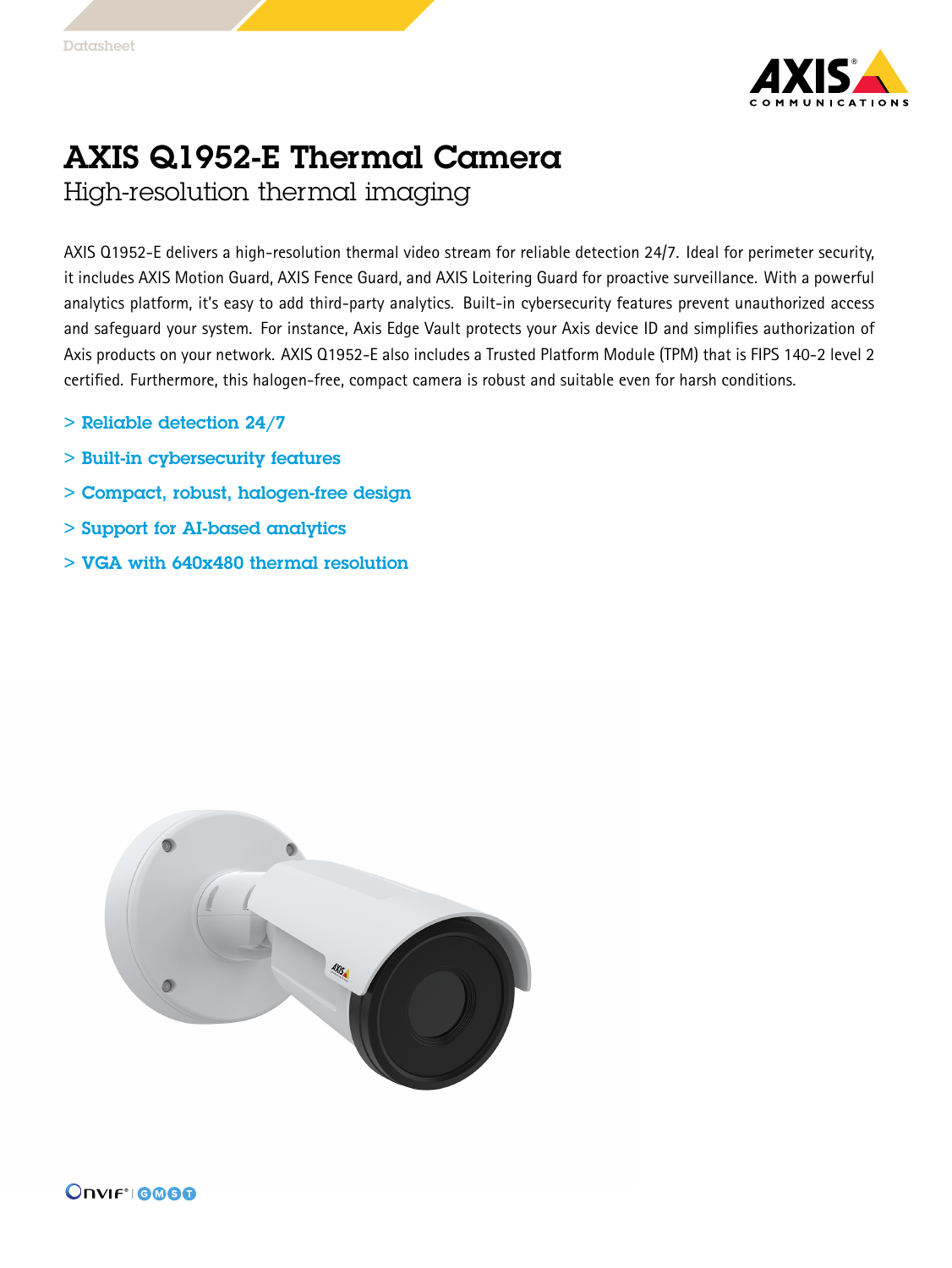## AXIS Q1952-E Thermal Camera

| <b>Models</b>                                  | AXIS Q1952-E 10 mm/19 mm/35 mm                                                                                                                                                                                                                                                                                                                                                                             |  |
|------------------------------------------------|------------------------------------------------------------------------------------------------------------------------------------------------------------------------------------------------------------------------------------------------------------------------------------------------------------------------------------------------------------------------------------------------------------|--|
| Camera                                         |                                                                                                                                                                                                                                                                                                                                                                                                            |  |
| Image sensor                                   | Uncooled microbolometer 640x480 pixels, pixel size: 17 µm.<br>Spectral range: $8-14 \mu m$                                                                                                                                                                                                                                                                                                                 |  |
| Lens                                           | Athermalized<br>$10 \text{ mm}$<br>Horizontal field of view: 63°, F1.17<br>Near focus distance: 2.8 m (9.2 ft)<br>$19 \text{ mm}$<br>Horizontal field of view: 31°, F1.23<br>Near focus distance: 8.5 m (28 ft)<br>35 mm<br>Horizontal field of view: 17°, F1.14<br>Near focus distance: 33 m (108 ft)                                                                                                     |  |
| Sensitivity                                    | NETD 30 mK @25C, F1.0                                                                                                                                                                                                                                                                                                                                                                                      |  |
| System on chip (SoC)                           |                                                                                                                                                                                                                                                                                                                                                                                                            |  |
| Model                                          | ARTPEC-7                                                                                                                                                                                                                                                                                                                                                                                                   |  |
| Memory                                         | 1024 MB RAM, 512 MB Flash                                                                                                                                                                                                                                                                                                                                                                                  |  |
| Video                                          |                                                                                                                                                                                                                                                                                                                                                                                                            |  |
| Video<br>compression                           | H.264 (MPEG-4 Part 10/AVC) Baseline, Main, and High Profiles<br>H.265 (MPEG-H Part 2/HEVC) Main Profile<br><b>Motion JPEG</b>                                                                                                                                                                                                                                                                              |  |
| <b>Resolution</b>                              | Sensor is 640x480. Image can be scaled up to 800x600 (SVGA).                                                                                                                                                                                                                                                                                                                                               |  |
| Frame rate                                     | Up to 8.3 fps and 30 fps                                                                                                                                                                                                                                                                                                                                                                                   |  |
| Video streaming                                | Multiple, individually configurable streams in H.264, H.265, and<br><b>Motion JPEG</b><br>Axis Zipstream technology in H.264 and H.265<br>Controllable frame rate and bandwidth<br>VBR/ABR/MBR H.264/H.265<br>Video streaming indicator                                                                                                                                                                    |  |
| Image settings                                 | Contrast, brightness, sharpness, exposure zones, compression,<br>rotation: auto, 0°, 90°, 180°, 270° including Corridor Format,<br>mirroring, dynamic text and image overlay, polygon privacy mask,<br>electronic image stabilization                                                                                                                                                                      |  |
| Audio                                          |                                                                                                                                                                                                                                                                                                                                                                                                            |  |
| Audio streaming                                | One-way, two-way audio via edge-to-edge technology                                                                                                                                                                                                                                                                                                                                                         |  |
| Audio encoding                                 | 24bit LPCM, AAC-LC 8/16/32/48 kHz, G.711 PCM 8 kHz, G.726<br>ADPCM 8 kHz, Opus 8/16/48 kHz<br>Configurable bit rate                                                                                                                                                                                                                                                                                        |  |
| Audio<br>input/output                          | External microphone input or line input, simplex, two-way audio<br>via edge-to-edge technology, ring power, automatic gain control                                                                                                                                                                                                                                                                         |  |
| <b>Network</b>                                 |                                                                                                                                                                                                                                                                                                                                                                                                            |  |
| Security                                       | Password protection, IP address filtering, HTTPS <sup>a</sup> encryption,<br>IEEE 802.1x (EAP-TLS) <sup>a</sup> network access control, digest<br>authentication, user access log, centralized certificate<br>management, brute force delay protection, signed firmware,<br>secure boot, signed video, Axis Edge Vault, Axis device ID, secure<br>keystore (CC EAL4 certified), TPM (FIPS 140-2 certified) |  |
| Supported<br>protocols                         | IPv4, IPv6 USGv6, ICMPv4/ICMPv6, HTTP, HTTPS <sup>a</sup> , HTTP/2,<br>TLS <sup>a</sup> , QoS Layer 3 DiffServ, FTP, SFTP, CIFS/SMB, SMTP, mDNS<br>(Bonjour), UPnP®, SNMP v1/v2c/v3 (MIB-II), DNS/DNSv6, DDNS,<br>NTP, RTSP, RTP, SRTP, TCP, UDP, IGMPv1/v2/v3, RTCP, DHCPv4/v6,<br>SOCKS, SSH, LLDP, CDP, MQTT v3.1.1, Syslog, Link-Local address<br>(ZeroConf)                                           |  |
| <b>System integration</b>                      |                                                                                                                                                                                                                                                                                                                                                                                                            |  |
| Application<br>Programming<br><b>Interface</b> | Open API for software integration, including VAPIX® and<br>AXIS Camera Application Platform; specifications at axis.com<br>One-click cloud connection<br>ONVIF® Profile G, ONVIF® Profile M, ONVIF® Profile S, and<br>ONVIF <sup>®</sup> Profile T, specification at onvif.org                                                                                                                             |  |
| Onscreen<br>controls                           | Heater, electronic image stabilization                                                                                                                                                                                                                                                                                                                                                                     |  |
| <b>Event conditions</b>                        | Analytics, operating temperature, supervised external input, edge<br>storage events, digital audio, virtual inputs through API<br>MQTT subscribe                                                                                                                                                                                                                                                           |  |
| <b>Event actions</b>                           | Record video: SD card and network share<br>MQTT publish<br>Upload of images or video clips: FTP, SFTP, HTTP, HTTPS, network<br>share and email                                                                                                                                                                                                                                                             |  |

|                                 | Pre- and post-alarm video or image buffering for recording or<br>upload                                                                                                                                                                                                                                                                                                                                                                                                                                                   |
|---------------------------------|---------------------------------------------------------------------------------------------------------------------------------------------------------------------------------------------------------------------------------------------------------------------------------------------------------------------------------------------------------------------------------------------------------------------------------------------------------------------------------------------------------------------------|
|                                 | Notification: email, HTTP, HTTPS, TCP and SNMP trap<br>Overlay text, play audio clip, I/O, MQTT                                                                                                                                                                                                                                                                                                                                                                                                                           |
| Data streaming                  | Event data                                                                                                                                                                                                                                                                                                                                                                                                                                                                                                                |
| Built-in<br>installation aids   | Pixel counter                                                                                                                                                                                                                                                                                                                                                                                                                                                                                                             |
| <b>Analytics</b>                |                                                                                                                                                                                                                                                                                                                                                                                                                                                                                                                           |
| Applications                    | Included<br>AXIS Motion Guard, AXIS Fence Guard, AXIS Loitering Guard<br>AXIS Video Motion Detection, active tampering alarm, audio<br>detection<br>Supported<br>AXIS Perimeter Defender with AI-based functionality<br>Support for AXIS Camera Application Platform enabling<br>installation of third-party applications, see <i>axis.com/acap</i>                                                                                                                                                                       |
| General                         |                                                                                                                                                                                                                                                                                                                                                                                                                                                                                                                           |
| Casing                          | IP66/IP67-, NEMA 4X-, and IK10-rated <sup>b</sup> casing<br>Polycarbonate blend and aluminum<br>Color: white NCS S 1002-B                                                                                                                                                                                                                                                                                                                                                                                                 |
| Sustainability                  | PVC free, BFR/CFR free                                                                                                                                                                                                                                                                                                                                                                                                                                                                                                    |
| Power                           | Power over Ethernet (PoE) IEEE 802.3af/802.3at Type 1 Class 3<br>Typical 5.38 W, max 12.95 W<br>12-28 V DC, typical 5.40 W, max 12.95 W                                                                                                                                                                                                                                                                                                                                                                                   |
| <b>Connectors</b>               | Shielded RJ45 10BASE-T/100BASE-TX/1000BASE-T                                                                                                                                                                                                                                                                                                                                                                                                                                                                              |
|                                 | 3.5 mm mic/line in<br>Terminal block for 1 supervised alarm input and 1 output (12 V<br>DC output, max. load 25 mA)<br>DC input, terminal block                                                                                                                                                                                                                                                                                                                                                                           |
| Storage                         | Support for microSD/microSDHC/microSDXC card<br>Support for SD card encryption (AES-XTS-Plain64 256bit)<br>Recording to network-attached storage (NAS)<br>For SD card and NAS recommendations see axis.com                                                                                                                                                                                                                                                                                                                |
| Operating<br>conditions         | -40 °C to 60 °C (-40 °F to 140 °F)<br>Maximum temperature according to NEMA TS 2 (2.2.7): 74 °C<br>(165 °F)<br>Humidity 10-100% RH (condensing)<br>De-icing capability, compliant to MIL-STD-810H Method 521.4                                                                                                                                                                                                                                                                                                            |
| Storage<br>conditions           | -40 °C to 65 °C (-40 °F to 149 °F)<br>Humidity 5-95% RH (non-condensing)                                                                                                                                                                                                                                                                                                                                                                                                                                                  |
| <b>Approvals</b>                | EMC<br>CISPR 24, CISPR 35, EN 50121-4, EN 55024,<br>EN 55032 Class A, EN 55035, EN 61000-6-1, EN 61000-6-2,<br>FCC Part 15 Subpart B Class A, ICES-3(A)/NMB-3(A), IEC 62236-4,<br>KC KN32 Class A, KC KN35, RCM AS/NZS CISPR32 Class A,<br>VCCI Class A<br>Safety<br>IEC/EN/UL 60950-22, IEC/EN/UL 62368-1, IS 13252<br>Environment<br>IEC 60068-2-1, IEC/EN 60068-2-14, IEC 60068-2-2,<br>IEC 60068-2-27, IEC 60068-2-6, IEC/EN 60068-2-78,<br>IEC/EN 60529 IP66/IP67, IEC/EN 62262 IK10 <sup>b</sup> , ISO 21207 Method |
|                                 | B, MIL-STD-810H (Method 501.7, 502.7, 505.7, 506.6, 507.6,<br>509.7, 510.7, 514.8, 516.8, 521.4), NEMA 250 Type 4X,<br>NEMA TS 2 (2.2.7-2.2.9)<br><b>Network</b><br>NIST SP500-267                                                                                                                                                                                                                                                                                                                                        |
| <b>Dimensions</b>               | Ø132 x 272 mm (Ø5.2 x 10.7 in)                                                                                                                                                                                                                                                                                                                                                                                                                                                                                            |
| Weight                          | 1400 g $(3.1 \text{ lb})$                                                                                                                                                                                                                                                                                                                                                                                                                                                                                                 |
| Included<br>accessories         | Installation guide, Windows® decoder 1-user license, Resistorx®<br>L-key, wall and ceiling mount bracket, terminal block connectors,<br>connector quard                                                                                                                                                                                                                                                                                                                                                                   |
| Optional<br>accessories         | AXIS T94F01M J-Box/Gang Box Plate, AXIS T91A47 Pole Mount,<br>AXIS T94P01B Corner Bracket, AXIS T94F01P Conduit Back Box,<br>AXIS Weather Shield K, Axis PoE Midspans<br>For more accessories, see axis.com                                                                                                                                                                                                                                                                                                               |
| Video<br>management<br>software | AXIS Companion, AXIS Camera Station, video management<br>software from Axis Application Development Partners available<br>at axis.com/vms                                                                                                                                                                                                                                                                                                                                                                                 |
|                                 |                                                                                                                                                                                                                                                                                                                                                                                                                                                                                                                           |